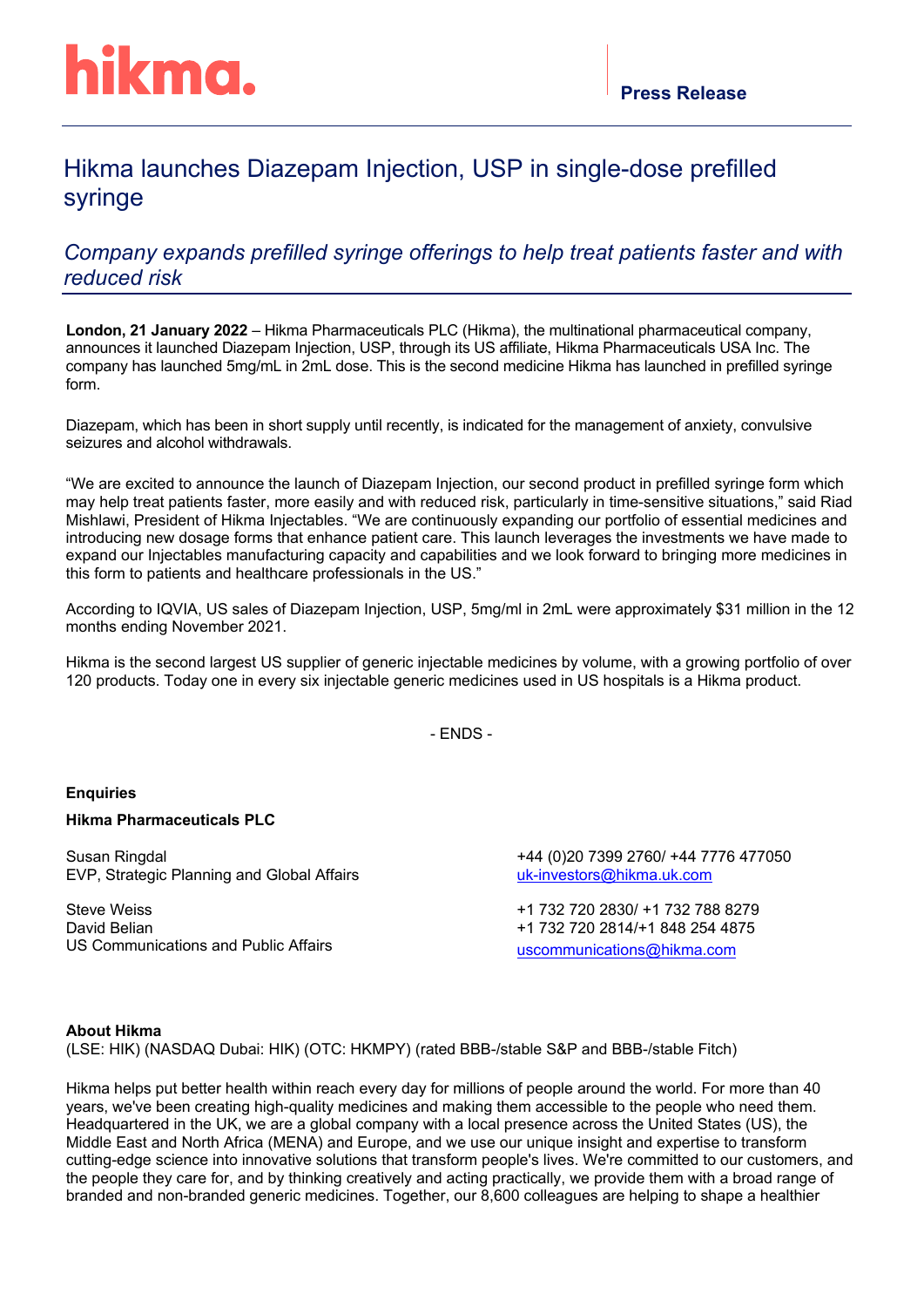

world that enriches all our communities. We are a leading licensing partner, and through our venture capital arm, are helping bring innovative health technologies to people around the world. For more information, please visit: [www.hikma.com](https://nam04.safelinks.protection.outlook.com/?url=https%3A%2F%2Fc212.net%2Fc%2Flink%2F%3Ft%3D0%26l%3Den%26o%3D2531421-1%26h%3D3823969217%26u%3Dhttp%253A%252F%252Fwww.hikma.com%252F%26a%3Dwww.hikma.com&data=02%7C01%7Csweiss%40Hikma.com%7C4a35048c8c764c63c86308d70efbac9e%7C178c1a723d3c40afbaa754615303bcdc%7C0%7C1%7C636994346427346162&sdata=lHZaoOb0u30Y6re6yfLW1Ar4vvBS%2FnjEUNdB00TBaTI%3D&reserved=0)

**Important Safety Information for Diazepam Injection, USP, 5mg/ml in 2mL:** 

# **BOXED WARNING**

**WARNING: RISKS FROM CONCOMITANT USE WITH OPIOIDS; ABUSE, MISUSE, AND ADDICTION; and DEPENDENCE AND WITHDRAWAL REACTIONS**

- **Concomitant use of benzodiazepines and opioids may result in profound sedation, respiratory depression, coma, and death (see WARNINGS).**
- **Reserve concomitant prescribing of these drugs in patients for whom alternative treatment options are inadequate.**
- **Limit dosages and durations to the minimum required.**
- **Follow patients for signs and symptoms of respiratory depression and sedation (see WARNINGS and PRECAUTIONS).**
- **The use of benzodiazepines, including diazepam, exposes users to risks of abuse, misuse, and addiction, which can lead to overdose or death. Abuse and misuse of benzodiazepines commonly involve concomitant use of other medications, alcohol, and/or illicit substances, which is associated with an increased frequency of serious adverse outcomes. Before prescribing diazepam and throughout treatment, assess each patient's risk for abuse, misuse, and addiction (see WARNINGS).**
- **The continued use of benzodiazepines may lead to clinically significant physical dependence. The risks of dependence and withdrawal increase with longer treatment duration and higher daily dose. Although diazepam is indicated only for intermittent use (see INDICATIONS AND USAGE and DOSAGE AND ADMINISTRATION), if used more frequently than recommended, abrupt discontinuation or rapid dosage reduction of diazepam may precipitate acute withdrawal reactions, which can be life-threatening. For patients using diazepam more frequently than recommended, to reduce the risk of withdrawal reactions, use a gradual taper to discontinue diazepam (see WARNINGS).**

#### **CONTRAINDICATIONS**

Diazepam is contraindicated in patients with a known hypersensitivity to this drug; acute narrow angle glaucoma; and open angle glaucoma unless patients are receiving appropriate therapy.

# **WARNINGS & PRECAUTIONS**

- Concomitant use of benzodiazepines, including diazepam, and opioids may result in profound sedation, respiratory depression, coma, and death. Because of these risks, reserve concomitant prescribing of benzodiazepines and opioids for use in patients for whom alternative treatment options are inadequate.
- Observational studies have demonstrated that concomitant use of opioid analgesics and benzodiazepines increases the risk of drug-related mortality compared to use of opioids alone. If a decision is made to prescribe diazepam concomitantly with opioids, prescribe the lowest effective dosages and minimum durations of concomitant use, and follow patients closely for signs and symptoms of respiratory depression and sedation. Advise both patients and caregivers about the risks of respiratory depression and sedation when diazepam is used with opioids.
- The use of benzodiazepines, including diazepam, exposes users to the risks of abuse, misuse, and addiction, which can lead to overdose or death. Abuse and misuse of benzodiazepines often (but not always) involve the use of doses greater than the maximum recommended dosage and commonly involve concomitant use of other medications, alcohol, and/or illicit substances, which is associated with an increased frequency of serious adverse outcomes, including respiratory depression, overdose, or death.
- Before prescribing diazepam and throughout treatment, assess each patient's risk for abuse, misuse, and addiction. Use of diazepam, particularly in patients at elevated risk, necessitates counseling about the risks and proper use of diazepam along with monitoring for signs and symptoms of abuse, misuse, and addiction. Do not exceed the recommended dosing frequency; avoid or minimize concomitant use of CNS depressants and other substances associated with abuse, misuse, and addiction (e.g., opioid analgesics, stimulants); and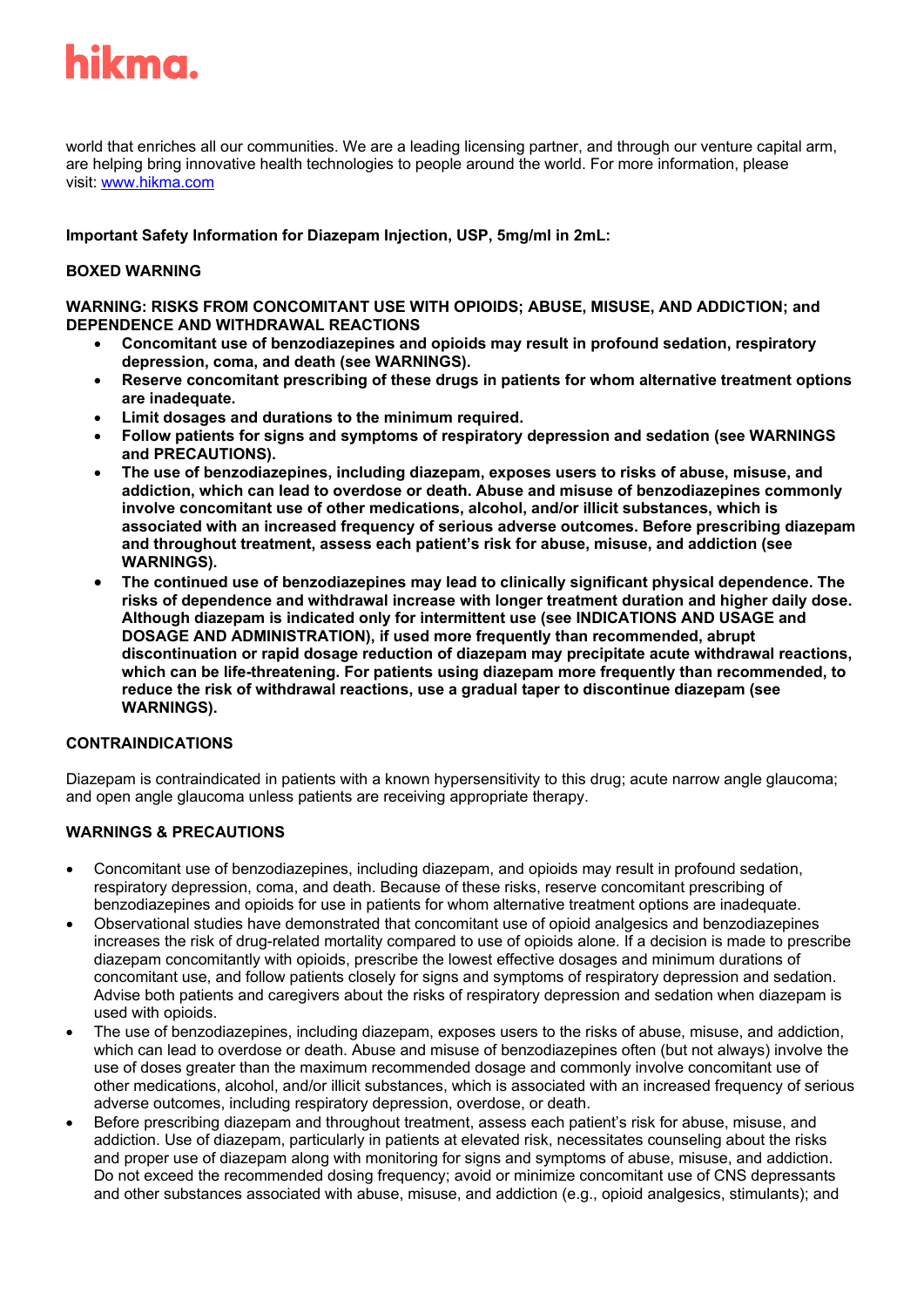# hikma.

advise patients on the proper disposal of unused drug. If a substance use disorder is suspected, evaluate the patient and institute (or refer them for) early treatment, as appropriate.

- For patients using diazepam more frequently than recommended, to reduce the risk of withdrawal reactions, use a gradual taper to discontinue diazepam (a patient-specific plan should be used to taper the dose). Patients at an increased risk of withdrawal adverse reactions after benzodiazepine discontinuation or rapid dosage reduction include those who take higher dosages, and those who have had longer durations of use.
- The continued use of benzodiazepines may lead to clinically significant physical dependence. Although diazepam is indicated only for intermittent use, if used more frequently than recommended, abrupt discontinuation or rapid dosage reduction of diazepam or administration of flumazenil (a benzodiazepine antagonist) may precipitate acute withdrawal reactions, which can be life-threatening (e.g., seizures).
- In some cases, benzodiazepine users have developed a protracted withdrawal syndrome with withdrawal symptoms lasting weeks to more than 12 months.
- When used intravenously, the following procedures should be undertaken to reduce the possibility of venous thrombosis, phlebitis, local irritation, swelling, and, rarely, vascular impairment; the solution should be injected slowly, taking one minute for administration; do not use small veins, such as those on the dorsum of the hand or wrist; extreme care should be taken to avoid intra-arterial administration or extravasation.
- Do not mix or dilute diazepam with other solutions or drugs in syringe or infusion container. If it is not feasible to administer diazepam directly intravenous, it may be injected slowly through the infusion tubing as close as possible to the vein insertion.
- Extreme care must be used in administering diazepam injection, particularly by the intravenous route, to the elderly, to very ill patients and to those with limited pulmonary reserve because of the possibility that apnea and/or cardiac arrest may occur. Concomitant use of barbiturates, alcohol or other central nervous system depressants increases depression with increased risk of apnea. Resuscitative equipment including that necessary to support respiration should be readily available.
- When diazepam is used with a narcotic analgesic, the dosage of the narcotic should be reduced by at least one-third and administered in small increments. In some cases the use of a narcotic may not be necessary.
- Diazepam injection should not be administered to patients in shock, coma, or in acute alcoholic intoxication with depression of vital signs. As is true of most CNS-acting drugs, patients receiving diazepam should be cautioned against engaging in hazardous occupations requiring complete mental alertness, such as operating machinery or driving a motor vehicle.
- Tonic status epilepticus has been precipitated in patients treated with intravenous diazepam for petit mal status or petit mal variant status.
- Although seizures may be brought under control promptly, a significant proportion of patients experience a return to seizure activity, presumably due to the short-lived effect of diazepam after intravenous administration. The physician should be prepared to re-administer the drug. However, diazepam is not recommended for maintenance, and once seizures are brought under control, consideration should be given to the administration of agents useful in longer term control of seizures.
- The usual precautions in treating patients with impaired hepatic function should be observed. Metabolites of diazepam are excreted by the kidney; to avoid their excess accumulation, caution should be exercised in the administration to patients with compromised kidney function.
- Since an increase in cough reflex and laryngospasm may occur with peroral endoscopic procedures, the use of a topical anesthetic agent and the availability of necessary countermeasures are recommended.
- Propylene glycol toxicity has been reported in patients treated with diazepam injection at doses significantly greater than recommended. In these cases, diazepam was being used to treat alcohol withdrawal symptoms at doses greater than 900 mg/day. Propylene glycol toxicity is associated with an anion gap metabolic acidosis, serum hyperosmolality, and increased lactate. Propylene glycol toxicity can cause acute tubular necrosis (which can progress to multi-organ failure), mental status changes, hypotension, seizures, and cardiac arrhythmias. Patients at high risk for propylene glycol toxicity include those with renal dysfunction, hepatic dysfunction, impaired alcohol dehydrogenase enzymes, or other comorbidities (such as a history of alcoholism).
- Until additional information is available, diazepam injection is not recommended for obstetrical use.
- Lower doses (usually 2 mg to 5 mg) should be used for elderly and debilitated patients.

# Patient Counseling

- Advise both patients and caregivers about the risks of potentially fatal respiratory depression and sedation when diazepam is used with opioids and not to use such drugs concomitantly unless supervised by a health care provider. Advise patients not to drive or operate heavy machinery until the effects of concomitant use with the opioid have been determined.
- Inform patients that the use of diazepam more frequently than recommended, even at recommended dosages,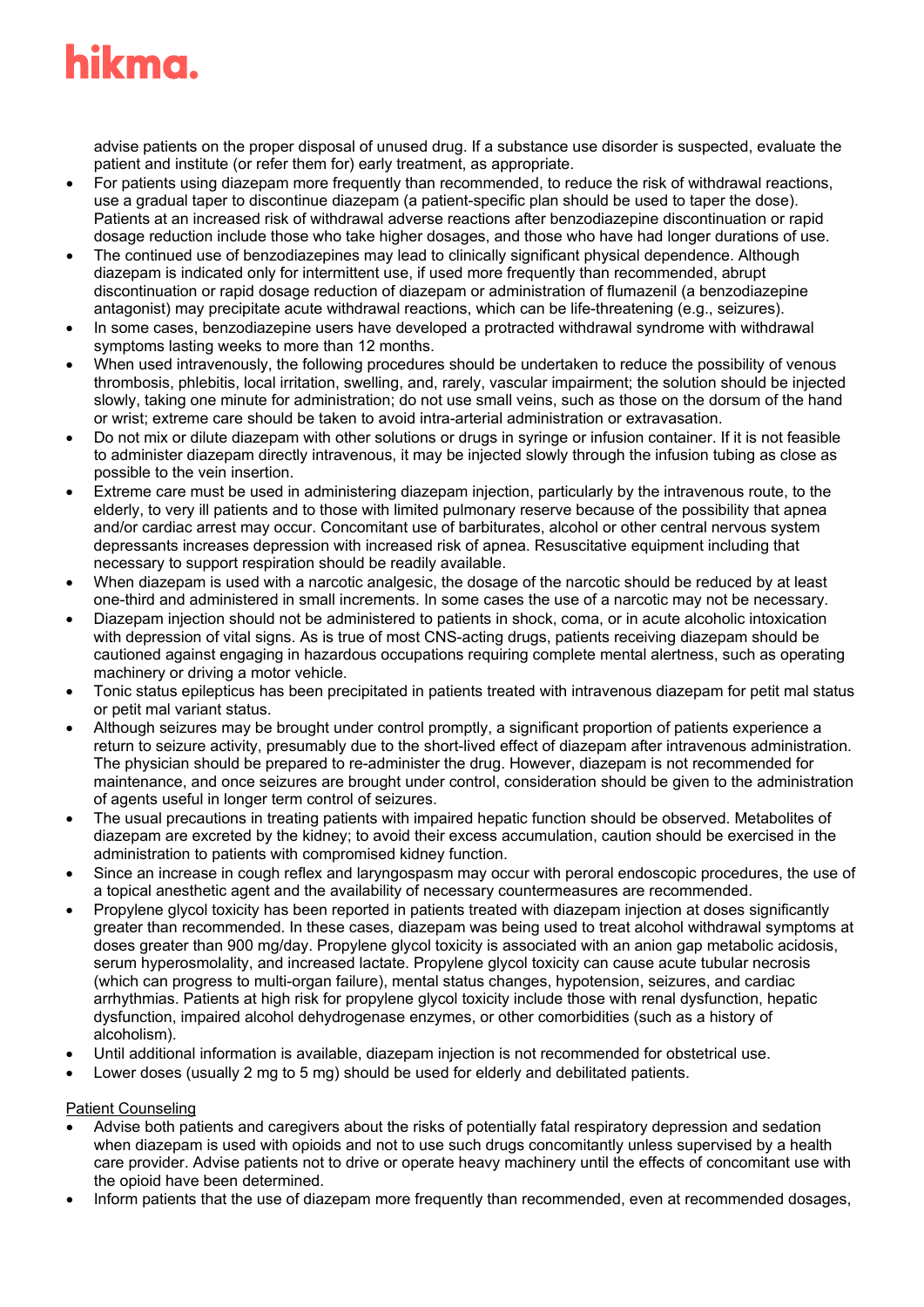

exposes users to risks of abuse, misuse, and addiction, which can lead to overdose and death, especially when used in combination with other medications (e.g., opioid analgesics), alcohol, and/or illicit substances. Inform patients about the signs and symptoms of benzodiazepine abuse, misuse, and addiction; to seek medical help if they develop these signs and/or symptoms; and on the proper disposal of unused drug.

• Inform patients that use of diazepam more frequently than recommended may lead to clinically significant physical dependence and that abrupt discontinuation or rapid dosage reduction of diazepam may precipitate acute withdrawal reactions, which can be life-threatening. Inform patients that in some cases, patients taking benzodiazepines have developed a protracted withdrawal syndrome with withdrawal symptoms lasting weeks to more than 12 months.

# **ADVERSE REACTIONS**

Side effects most commonly reported were drowsiness, fatigue, and ataxia; venous thrombosis and phlebitis at the site of injection. Other adverse reactions less frequently reported include:

*CNS:* Confusion, depression, [including respiratory depression], dysarthria, headache, hypoactivity, slurred speech, syncope, tremor, vertigo.

*G.I:* Constipation, nausea.

*G.U:* Incontinence, changes in libido, urinary retention.

*Cardiovascular:* Bradycardia, cardiovascular collapse, hypotension.

*EENT:* Blurred vision, diplopia, nystagmus.

*Skin:* Urticaria, skin rash.

*Other:* Hiccups, changes in salivation, neutropenia, jaundice. Paradoxical reactions such as acute hyperexcited states, anxiety, hallucinations, increased muscle spasticity, insomnia, rage, sleep disturbances and stimulation have been reported; should these occur, use of the drug should be discontinued. Minor changes in EEG patterns, usually low-voltage fast activity, have been observed in patients during and after diazepam therapy and are of no known significance.

In peroral endoscopic procedures, coughing, depressed respiration, dyspnea, hyperventilation, laryngospasm, and pain in throat or chest have been reported.

Because of isolated reports of neutropenia and jaundice, periodic blood counts and liver function tests are advisable during long-term therapy.

#### **DRUG INTERACTIONS**

The concomitant use of benzodiazepines and opioids increases the risk of respiratory depression because of actions at different receptor sites in the CNS that control respiration. Benzodiazepines interact at GABAA sites and opioids interact primarily at mμ receptors. When benzodiazepines and opioids are combined, the potential for benzodiazepines to significantly worsen opioid-related respiratory depression exists. Limit dosage and duration of concomitant use of benzodiazepines and opioids, and monitor patients closely for respiratory depression and sedation.

If diazepam is to be combined with other psychotropic agents or anticonvulsant drugs, careful consideration should be given to the pharmacology of the agents to be employed—particularly with known compounds which may potentiate the action of diazepam, such as phenothiazines, narcotics, barbiturates, MAO inhibitors, and other antidepressants. In highly anxious patients with evidence of accompanying depression, particularly those who may have suicidal tendencies, protective measures may be necessary.

Diazepam injection has produced hypotension or muscular weakness in some patients particularly when used with narcotics, barbiturates, or alcohol.

The clearance of diazepam and certain other benzodiazepines can be delayed in association with cimetidine administration. The clinical significance of this is unclear.

# **USE IN SPECIFIC POPULATIONS**

**Usage in Pregnancy**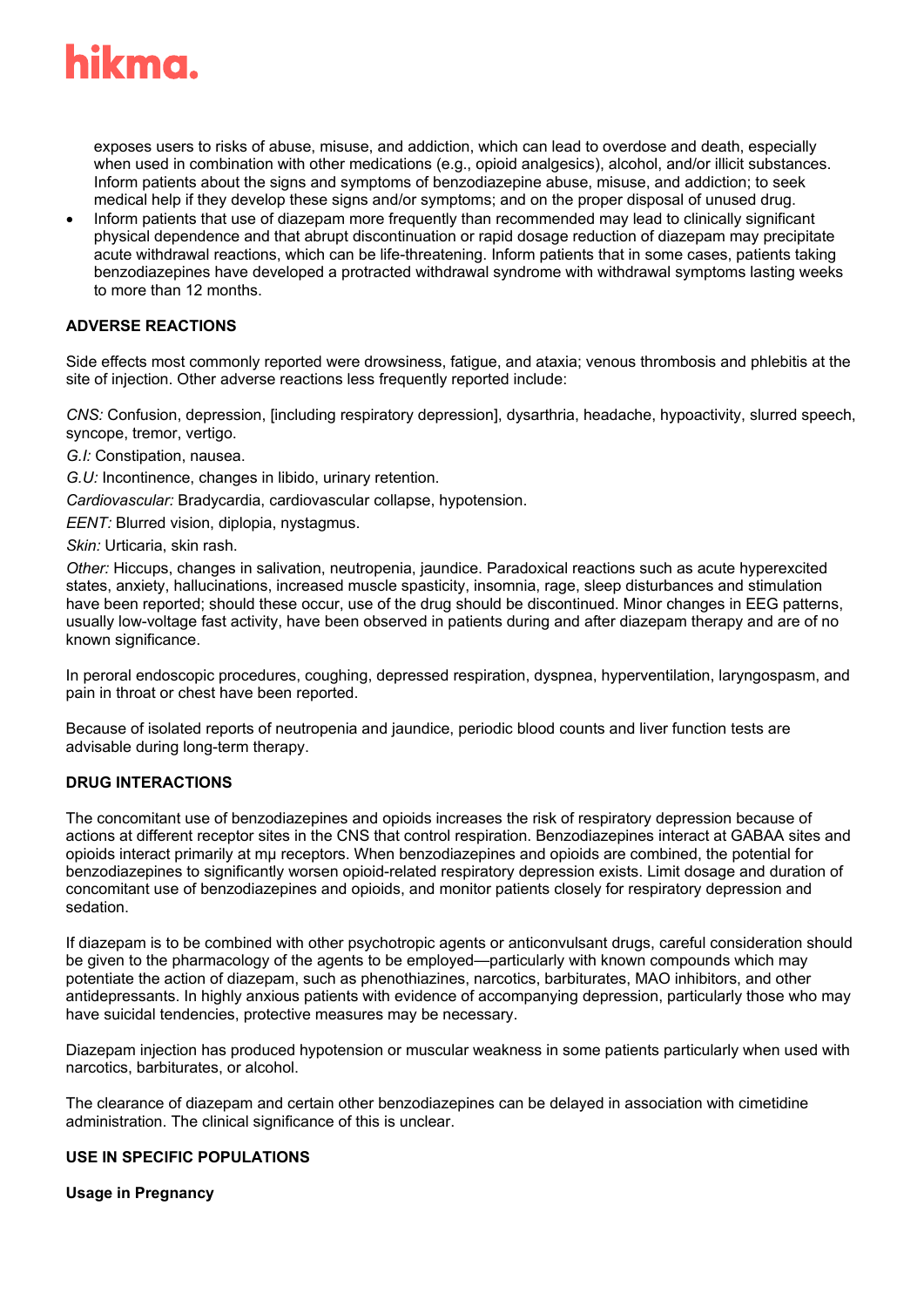

**An increased risk of congenital malformations associated with the use of minor tranquilizers (diazepam, meprobamate, and chlordiazepoxide) during the first trimester of pregnancy has been suggested in several studies. Because use of these drugs is rarely a matter of urgency, their use during this period should almost always be avoided. The possibility that a woman of childbearing potential may be pregnant at the time of institution of therapy should be considered. Patients should be advised that if they become pregnant during therapy or intend to become pregnant they should communicate with their physicians about the desirability of discontinuing the drug.**

In humans, measurable amounts of diazepam were found in maternal and cord blood, indicating placental transfer of the drug. Until additional information is available, diazepam injection is not recommended for obstetrical use.

#### **Pediatric Use**

Efficacy and safety of parenteral diazepam has not been established in the neonate (30 days or less of age).

Prolonged central nervous system depression has been observed in neonates, apparently due to inability to biotransform diazepam into inactive metabolites.

In pediatric use for the treatment of status epilepticus or severe recurrent convulsive seizures, in order to obtain maximal clinical effect with the minimum amount of drug and thus to reduce the risk of hazardous side effects, such as apnea or prolonged periods of somnolence, it is recommended that the drug be given as a slow IV push over 1 minute. The safety and tolerability of the recommended dosage regimen is supported by a randomized, doubleblind study that included 162 pediatric patients ages 3 months to 17 years who received intravenous diazepam for the treatment of status epilepticus. In this study, 16% of pediatric patients who received diazepam experienced severe or life-threatening respiratory depression.

Benzyl alcohol has been reported to be associated with a fatal gasping syndrome in premature infants.

#### **DOSAGE AND ADMINISTRATION**

Dosage should be individualized for maximum beneficial effect. The usual recommended dose in older children and adults ranges from 2 mg to 20 mg intramuscular or intravenous, depending on the indication and its severity. In some conditions, e.g., tetanus, larger doses may be required. (See dosage for specific indications.) In acute conditions the injection may be repeated within one hour although an interval of 3 to 4 hours is usually satisfactory. Lower doses (usually 2 mg to 5 mg) and slow increase in dosage should be used for elderly or debilitated patients and when other sedative drugs are administered.

For dosage in infants above the age of 30 days and children, see the specific indications below. When intravenous use is indicated, facilities for respiratory assistance should be readily available.

*Intramuscular:* Diazepam Injection, USP should be injected deeply into the muscle.

*Intravenous Use:* The solution should be injected slowly, taking one minute for administration. Do not use small veins, such as those on the dorsum of the hand or wrist. Extreme care should be taken to avoid intra-arterial administration or extravasation.

Do not mix or dilute diazepam with other solutions or drugs in syringe or infusion flask. If it is not feasible to administer diazepam directly intravenous, it may be injected slowly through the infusion tubing as close as possible to the vein insertion.

Refer to table in the package insert for usual adult dosage and dosage range in children.

Once the acute symptomatology has been properly controlled with diazepam injection, the patient may be placed on oral therapy with diazepam if further treatment is required.

Parenteral drug products should be inspected visually for particulate matter and discoloration prior to administration, whenever solution and container permit.

#### **DRUG ABUSE AND DEPENDENCE**

**Controlled Substance**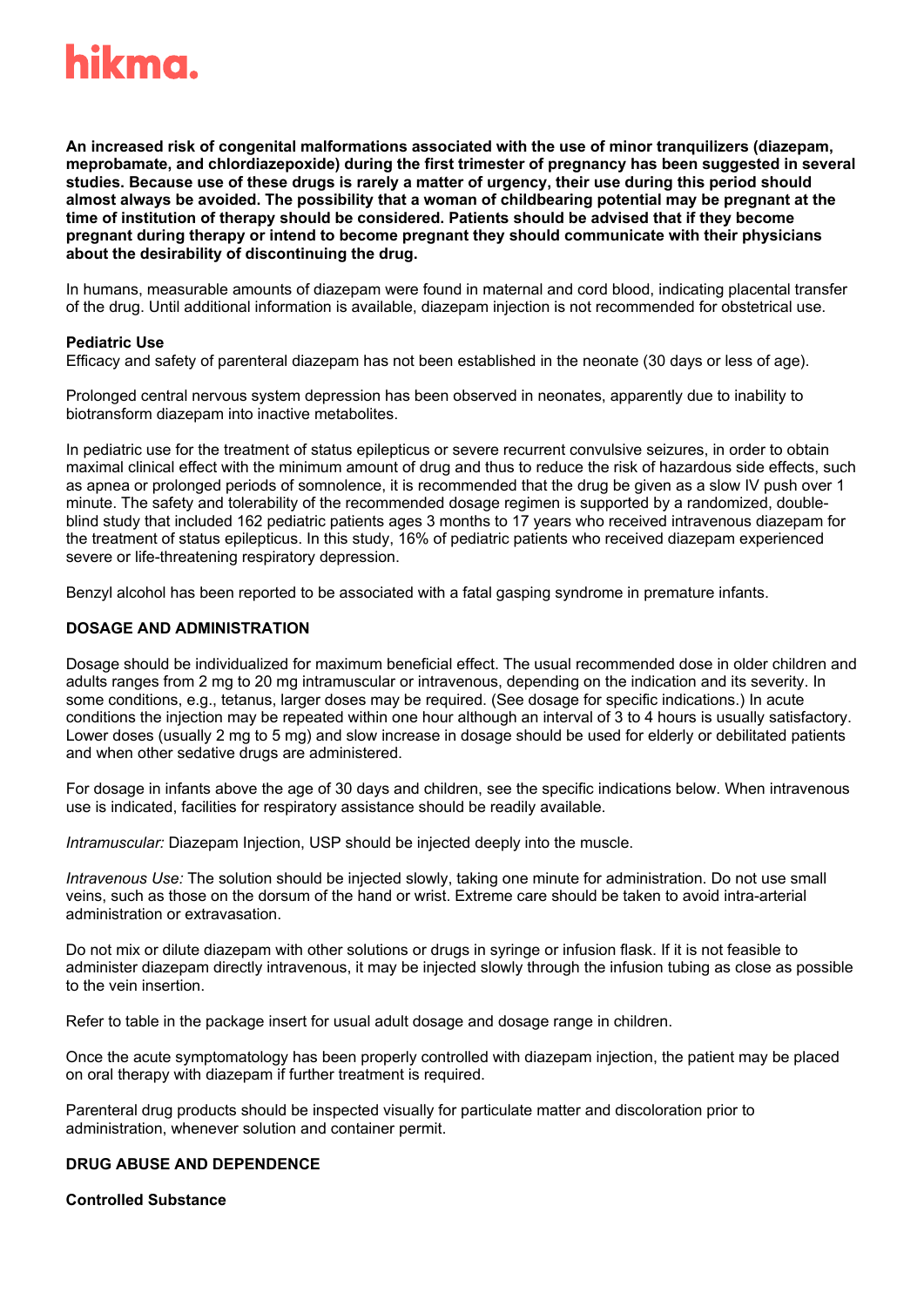# hikma.

Diazepam injection is a schedule IV controlled substance.

# **Abuse**

Diazepam is a benzodiazepine and a CNS depressant with a potential for abuse and addiction. Abuse is the intentional, non-therapeutic use of a drug, even once, for its desirable psychological or physiological effects. Misuse is the intentional use, for therapeutic purposes, of a drug by an individual in a way other than prescribed by a health care provider or for whom it was not prescribed. Drug addiction is a cluster of behavioral, cognitive, and physiological phenomena that may include a strong desire to take the drug, difficulties in controlling drug use (e.g., continuing drug use despite harmful consequences, giving a higher priority to drug use than other activities and obligations), and possible tolerance or physical dependence. Even taking benzodiazepines as prescribed may put patients at risk for abuse and misuse of their medication. Abuse and misuse of benzodiazepines may lead to addiction.

Abuse and misuse of benzodiazepines often (but not always) involve the use of doses greater than the maximum recommended dosage and commonly involve concomitant use of other medications, alcohol, and/or illicit substances, which is associated with an increased frequency of serious adverse outcomes, including respiratory depression, overdose, or death. Benzodiazepines are often sought by individuals who abuse drugs and other substances, and by individuals with addictive disorders.

The following adverse reactions have occurred with benzodiazepine abuse and/or misuse: abdominal pain, amnesia, anorexia, anxiety, aggression, ataxia, blurred vision, confusion, depression, disinhibition, disorientation, dizziness, euphoria, impaired concentration and memory, indigestion, irritability, muscle pain, slurred speech, tremors, and vertigo.

The following severe adverse reactions have occurred with benzodiazepine abuse and/or misuse: delirium, paranoia, suicidal ideation and behavior, seizures, coma, breathing difficulty, and death. Death is more often associated with polysubstance use (especially benzodiazepines with other CNS depressants such as opioids and alcohol).

# **Dependence**

# **Physical Dependence After Use of Diazepam More Frequently Than Recommended**

Diazepam may produce physical dependence if used more frequently than recommended. Physical dependence is a state that develops as a result of physiological adaptation in response to repeated drug use, manifested by withdrawal signs and symptoms after abrupt discontinuation or a significant dose reduction of a drug. Although diazepam is indicated only for intermittent use, if used more frequently than recommended, abrupt discontinuation or rapid dosage reduction or administration of flumazenil, a benzodiazepine antagonist, may precipitate acute withdrawal reactions, including seizures, which can be life-threatening. Patients at an increased risk of withdrawal adverse reactions after benzodiazepine discontinuation or rapid dosage reduction include those who take higher dosages (i.e., higher and/or more frequent doses) and those who have had longer durations of use.

For patients using diazepam more frequently than recommended, to reduce the risk of withdrawal reactions, use a gradual taper to discontinue diazepam.

#### *Acute Withdrawal Signs and Symptoms*

Acute withdrawal signs and symptoms associated with benzodiazepines have included abnormal involuntary movements, anxiety, blurred vision, depersonalization, depression, derealization, dizziness, fatigue, gastrointestinal adverse reactions (e.g., nausea, vomiting, diarrhea, weight loss, decreased appetite), headache, hyperacusis, hypertension, irritability, insomnia, memory impairment, muscle pain and stiffness, panic attacks, photophobia, restlessness, tachycardia, and tremor. More severe acute withdrawal signs and symptoms, including lifethreatening reactions, have included catatonia, convulsions, delirium tremens, depression, hallucinations, mania, psychosis, seizures, and suicidality.

#### *Protracted Withdrawal Syndrome*

Protracted withdrawal syndrome associated with benzodiazepines is characterized by anxiety, cognitive impairment, depression, insomnia, formication, motor symptoms (e.g., weakness, tremor, muscle twitches), paresthesia, and tinnitus that persists beyond 4 to 6 weeks after initial benzodiazepine withdrawal. Protracted withdrawal symptoms may last weeks to more than 12 months. As a result, there may be difficulty in differentiating withdrawal symptoms from potential re-emergence or continuation of symptoms for which the benzodiazepine was being used.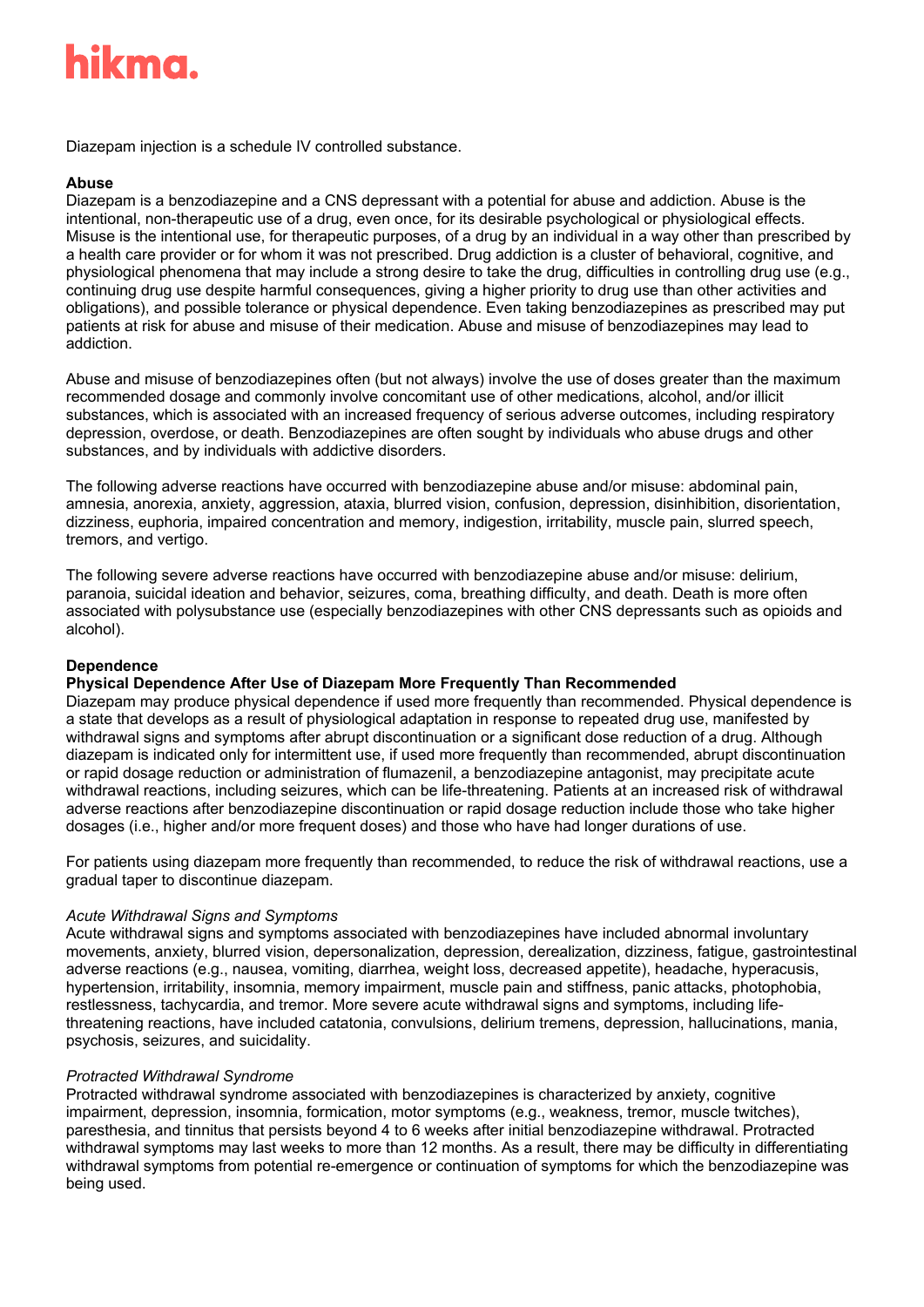

#### **Tolerance**

Tolerance to diazepam may develop after use more frequently than recommended. Tolerance is a physiological state characterized by a reduced response to a drug after repeated administration (i.e., a higher dose of a drug is required to produce the same effect that was once obtained at a lower dose).

Tolerance to the therapeutic effect of benzodiazepines may develop; however, little tolerance develops to the amnestic reactions and other cognitive impairments caused by benzodiazepines.

### **MANAGEMENT OF OVERDOSAGE**

**Manifestations of diazepam overdosage include somnolence, confusion, coma, and diminished reflexes. Respiration, pulse, and blood pressure should be monitored, as in all cases of drug overdosage, although, in general, these effects have been minimal. General supportive measures should be employed, along with intravenous fluids, and an adequate airway maintained.**

#### **Hypotension may be combated by the use of norepinephrine bitartrate or metaraminol. Dialysis is of limited value.**

Flumazenil, a specific benzodiazepine receptor antagonist, is indicated for the complete or partial reversal of the sedative effects of benzodiazepines and may be used in situations when an overdose with a benzodiazepine is known or suspected. Prior to the administration of flumazenil, necessary measures should be instituted to secure airway, ventilation, and intravenous access. Flumazenil is intended as an adjunct to, not as a substitute for, proper management of benzodiazepine overdose. Patients treated with flumazenil should be monitored for re-sedation, respiratory depression, and other residual benzodiazepine effects for an appropriate period after treatment. **The prescriber should be aware of a risk of seizure in association with flumazenil treatment, particularly in long-term benzodiazepine users and in cyclic antidepressant overdose.** The complete flumazenil package insert including **CONTRAINDICATIONS, WARNINGS**, and **PRECAUTIONS** should be consulted prior to use.

#### *Discontinuation or Dosage Reduction of Diazepam*

To reduce the risk of withdrawal reactions, use a gradual taper to discontinue diazepam or reduce the dosage. If a patient develops withdrawal reactions, consider pausing the taper or increasing the dosage to the previous tapered dosage level. Subsequently decrease the dosage more slowly.

# **INDICATIONS AND USAGE**

Diazepam is indicated for the management of anxiety disorders or for the short-term relief of the symptoms of anxiety. Anxiety or tension associated with the stress of everyday life usually does not require treatment with an anxiolytic.

In acute alcohol withdrawal, diazepam may be useful in the symptomatic relief of acute agitation, tremor, impending or acute delirium tremens and hallucinosis.

As an adjunct prior to endoscopic procedures if apprehension, anxiety or acute stress reactions are present, and to diminish the patient's recall of the procedures.

Diazepam is a useful adjunct for the relief of skeletal muscle spasm due to reflex spasm to local pathology (such as inflammation of the muscles or joints, or secondary to trauma); spasticity caused by upper motor neuron disorders (such as cerebral palsy and paraplegia); athetosis; stiff-man syndrome; and tetanus.

Diazepam injection is a useful adjunct in status epilepticus and severe recurrent convulsive seizures.

Diazepam is a useful premedication (the intramuscular route is preferred) for relief of anxiety and tension in patients who are to undergo surgical procedures. Intravenously, prior to cardioversion for the relief of anxiety and tension and to diminish the patient's recall of the procedure.

# **HOW SUPPLIED/STORAGE AND HANDLING**

Diazepam Injection, USP is available as follows:

• 10 mg per 2 mL single-dose prefilled disposable syringe packaged in cartons of ten (NDC 0641-6244-10)